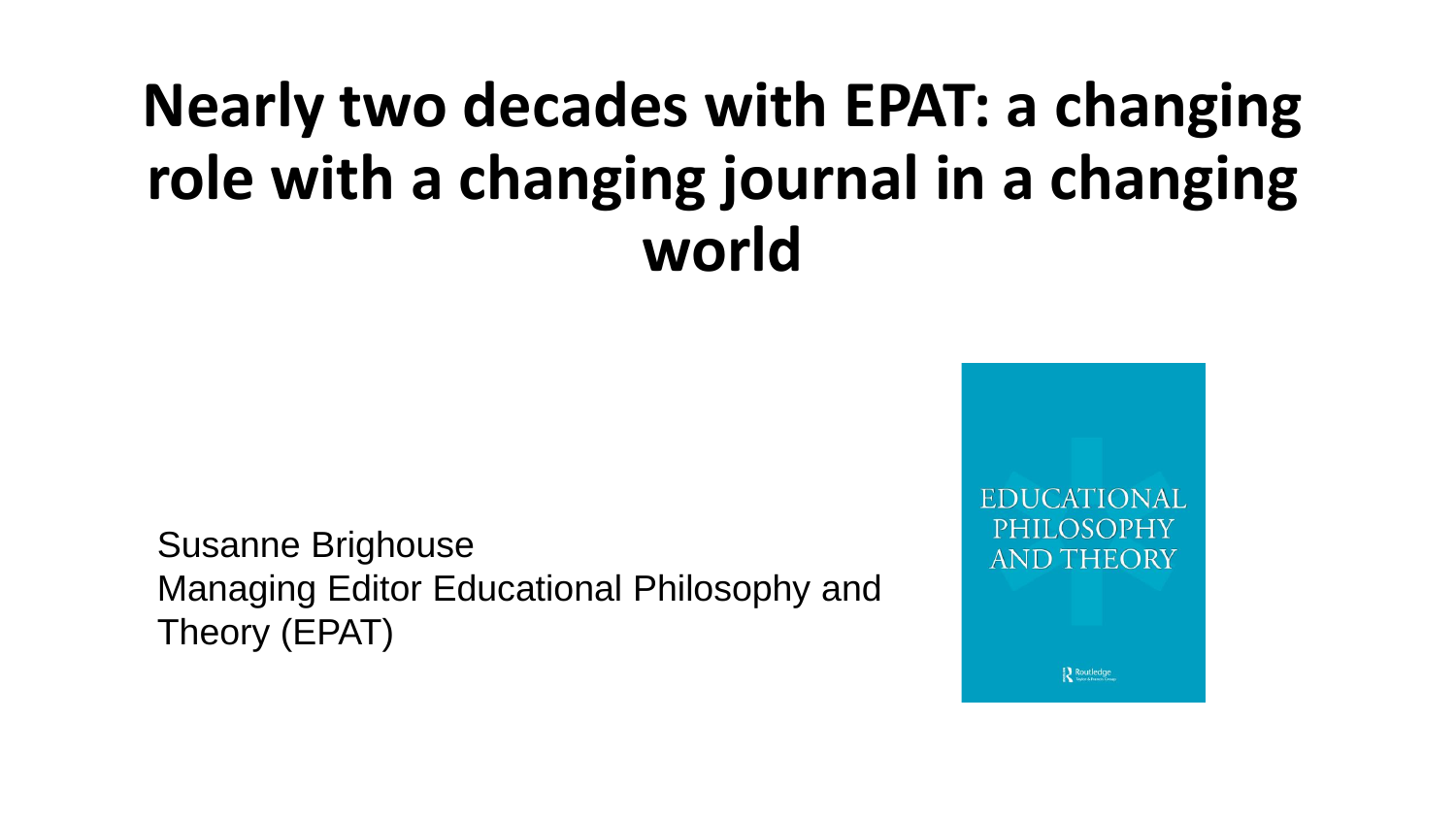#### **Nearly 20 years involvement with EPAT**

- Growth: From three to fourteen issues per year
- 1995 first involvement in Philosophy of Education
- 2003 Conference: Introduction to scholars of Philosophy of Education
- Early 2000's first contact with EPAT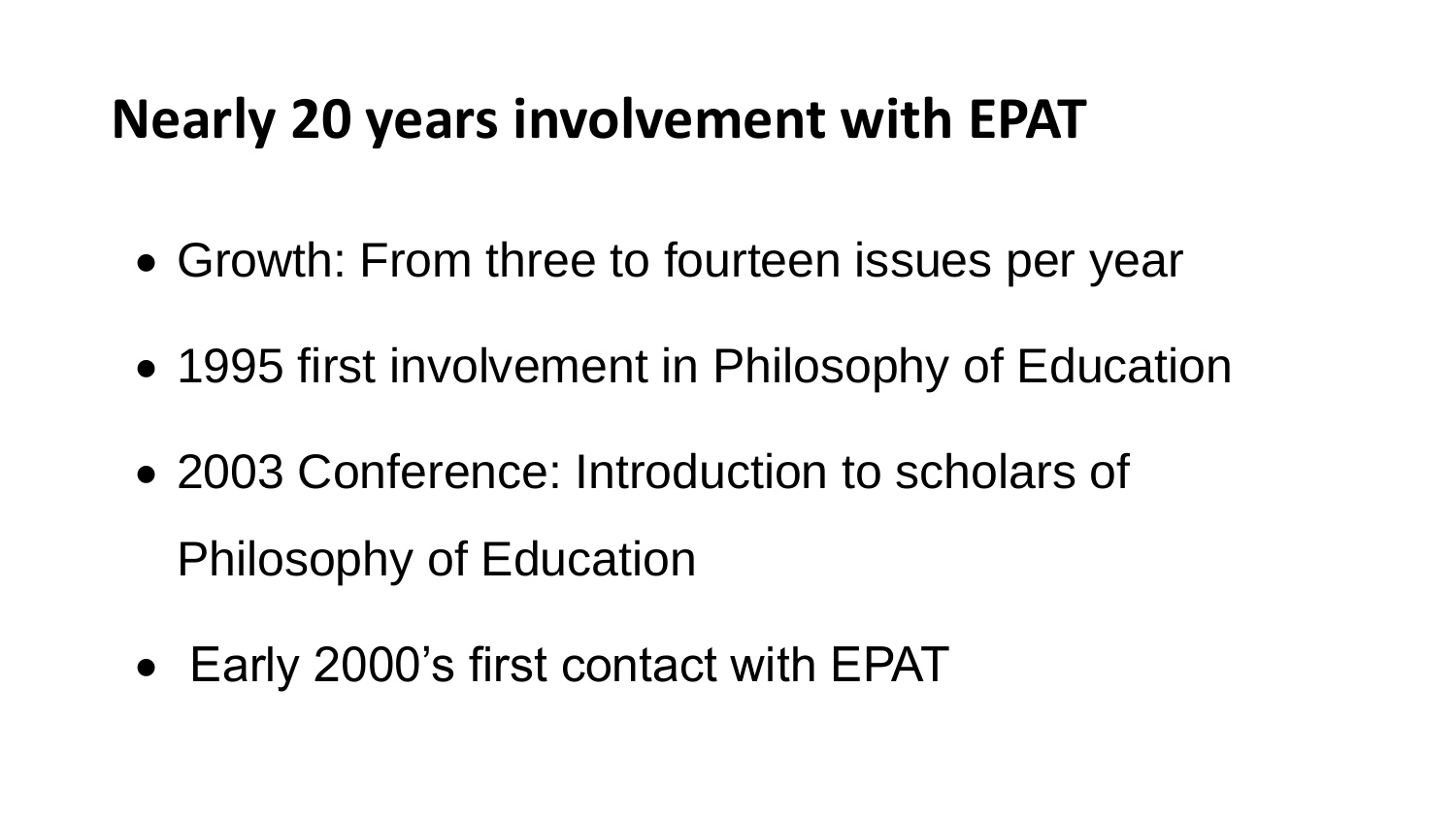## **The Role of Managing Editor**

- 2002 online submissions by email using Access
- 2006 move to ManuscriptCentral (MC)
- 2006 to 2021 big increase in all parameters of the journal
- Growth of responsibility and hours worked by Managing Editor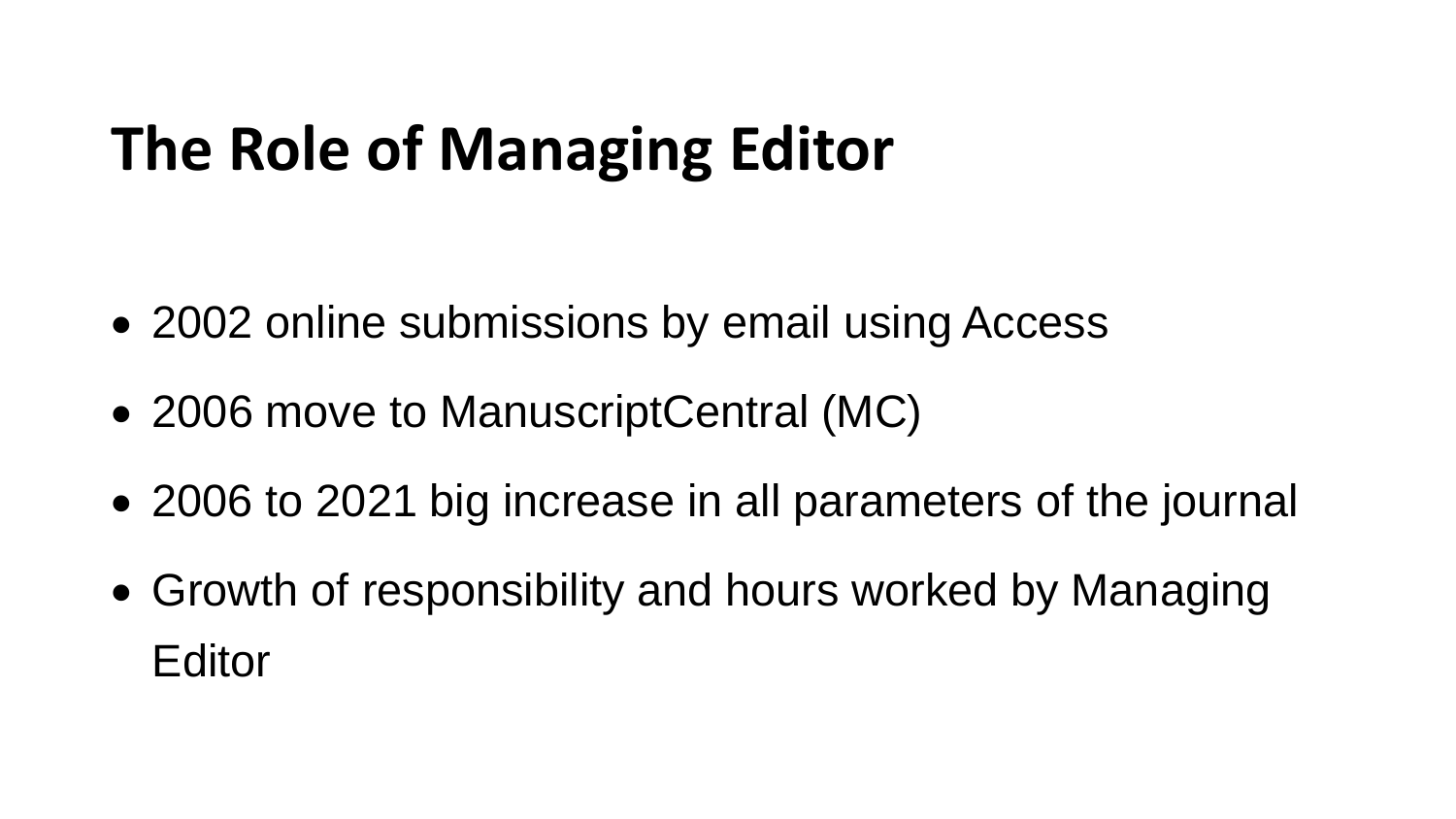## Growth in submissions From 2003

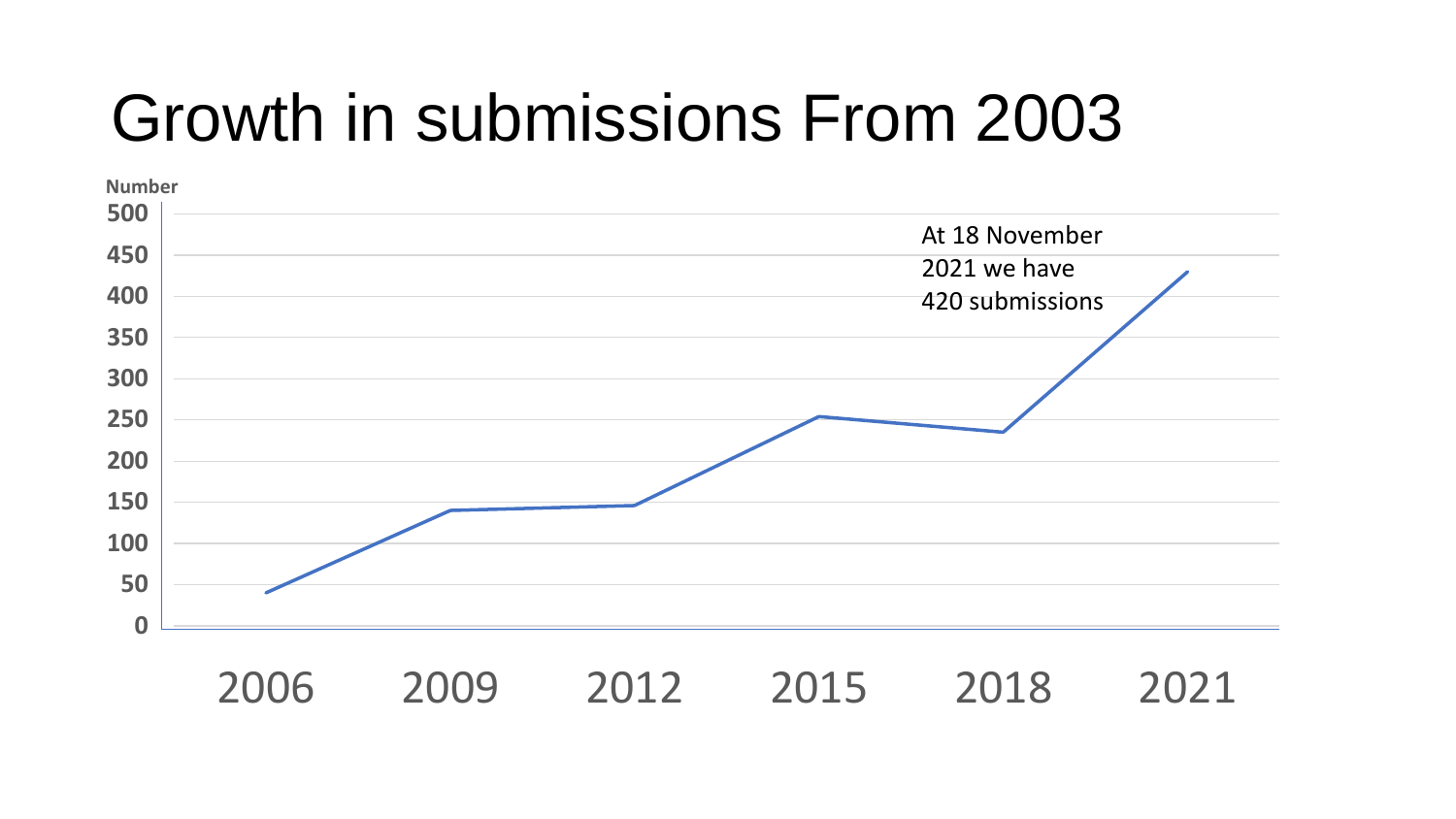### **Ongoing increase in issues published yearly**



1998 1999 2000 2001 2002 2003 2004 2005 2006 2007 2008 2009 2010 2011 2012 2013 2014 2015 2016 2017 2018 2019 2020 2021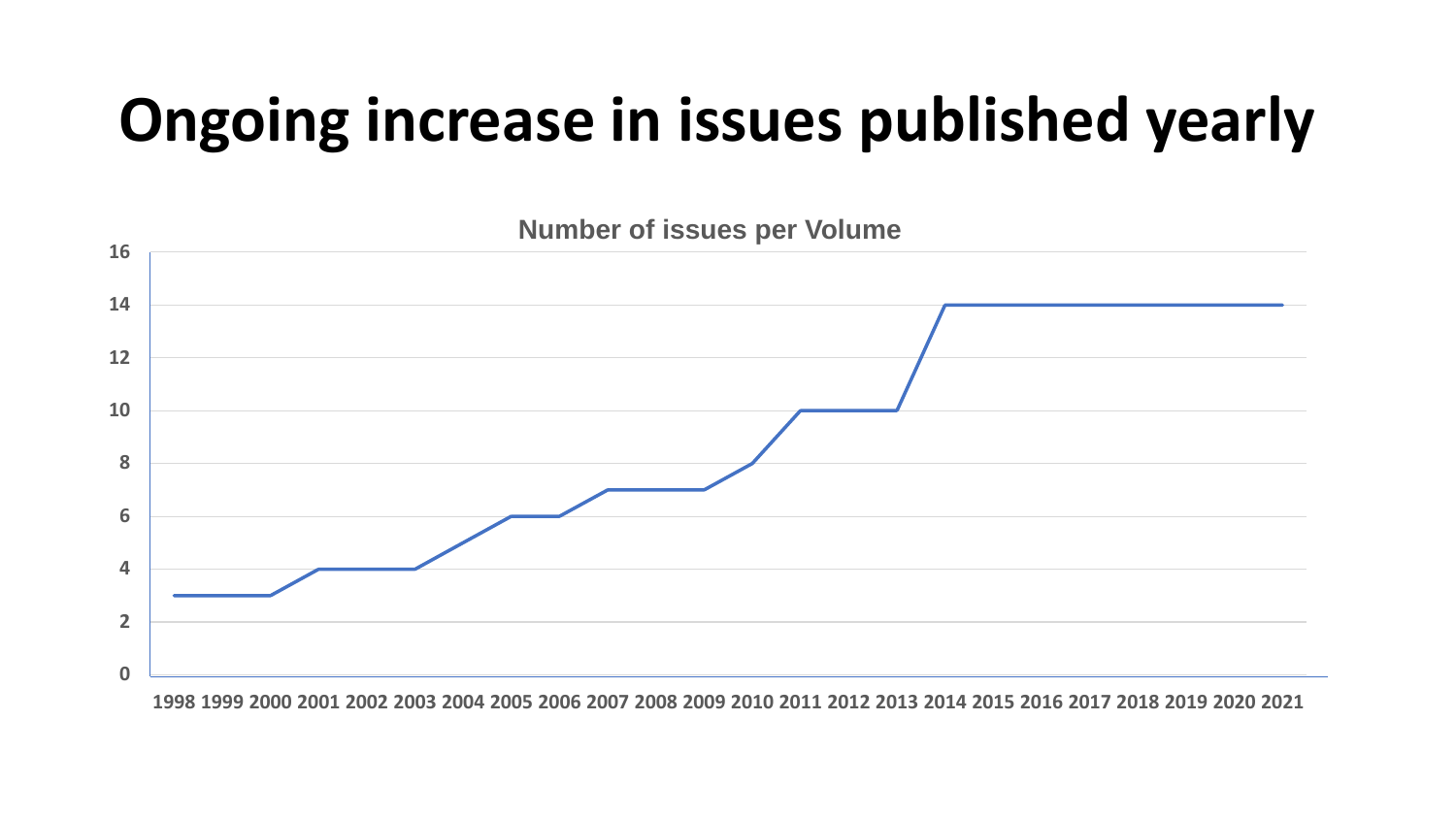### **Geographical homes of authors**

In the last twelve months we have had submissions from nearly 60 countries

| <b>Country</b>       | <b>Number of Manuscripts</b> | Percentage |
|----------------------|------------------------------|------------|
| China                | 117                          | 21.6 %     |
| <b>United States</b> | 61                           | 11.3 %     |
| Australia            | 47                           | 8.7%       |
| <b>UK</b>            | 34                           | 6.3%       |
| New Zealand          | 24                           | 4.4 %      |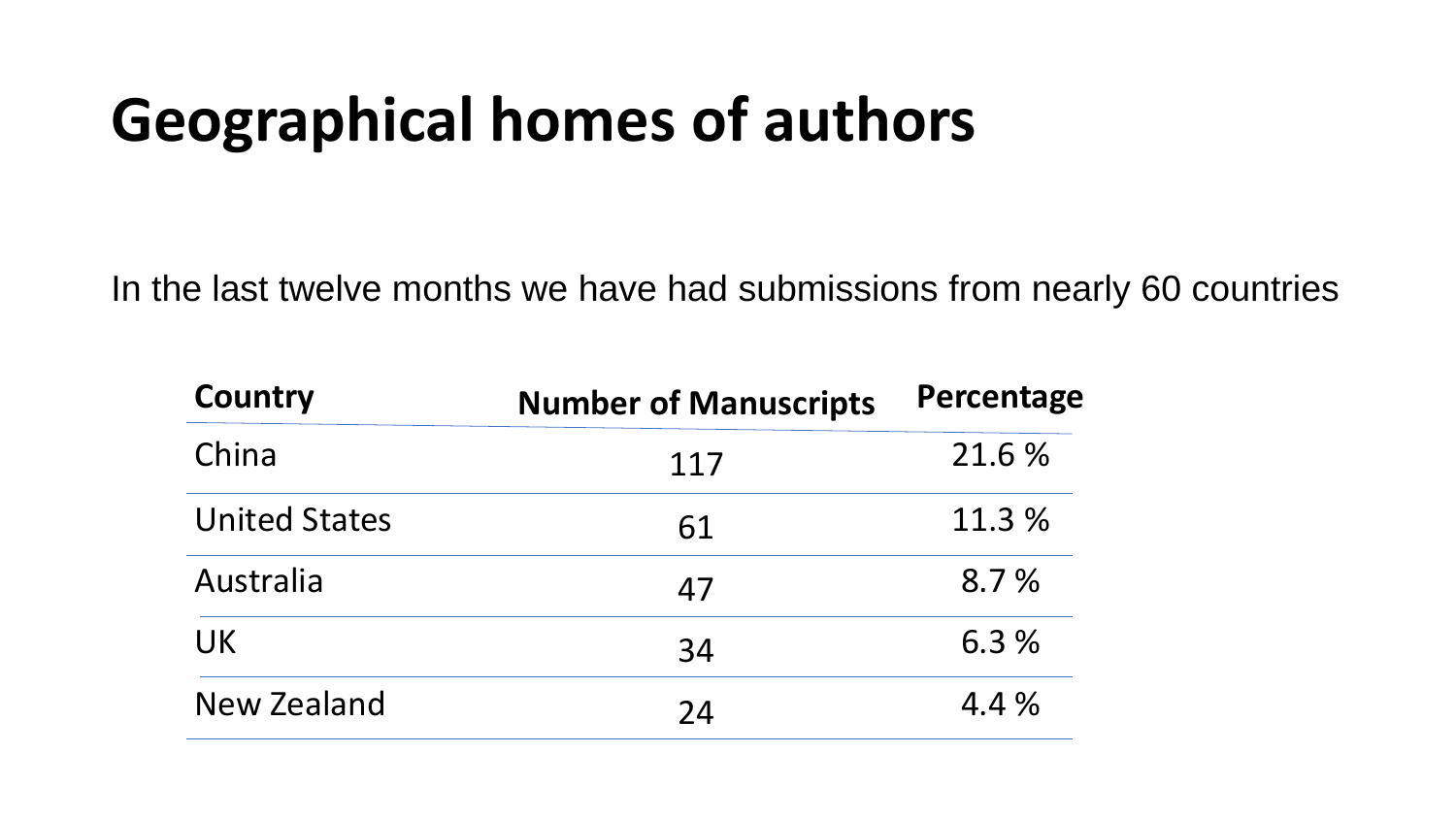# **Changing topics of Interest**

- Role of women
- Climate change
- Big data
- COVID-19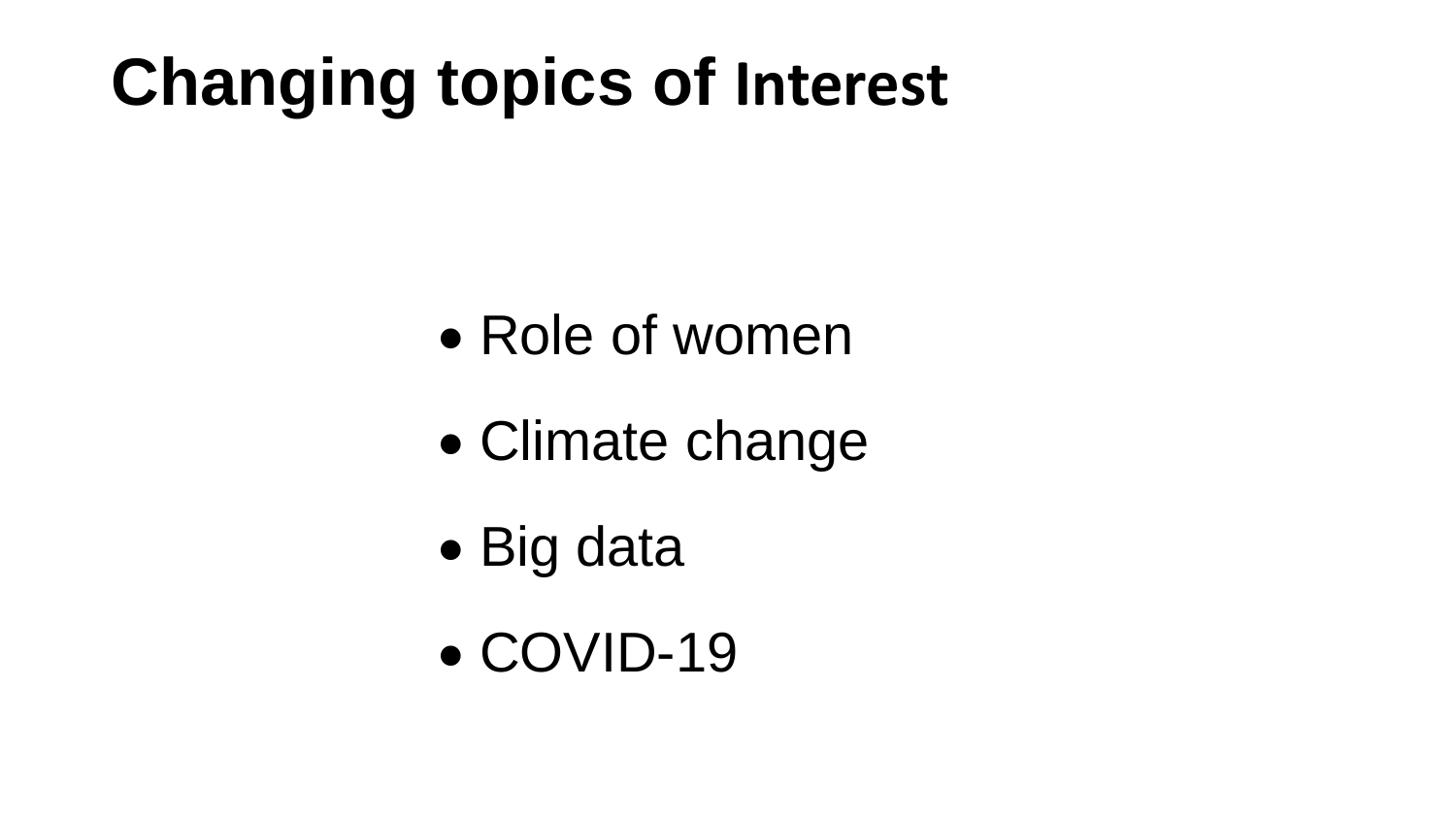### **Benefits to me from my years with EPAT**

- My learning
- My pen pals
- The income
- The pleasure of meeting you all at conferences